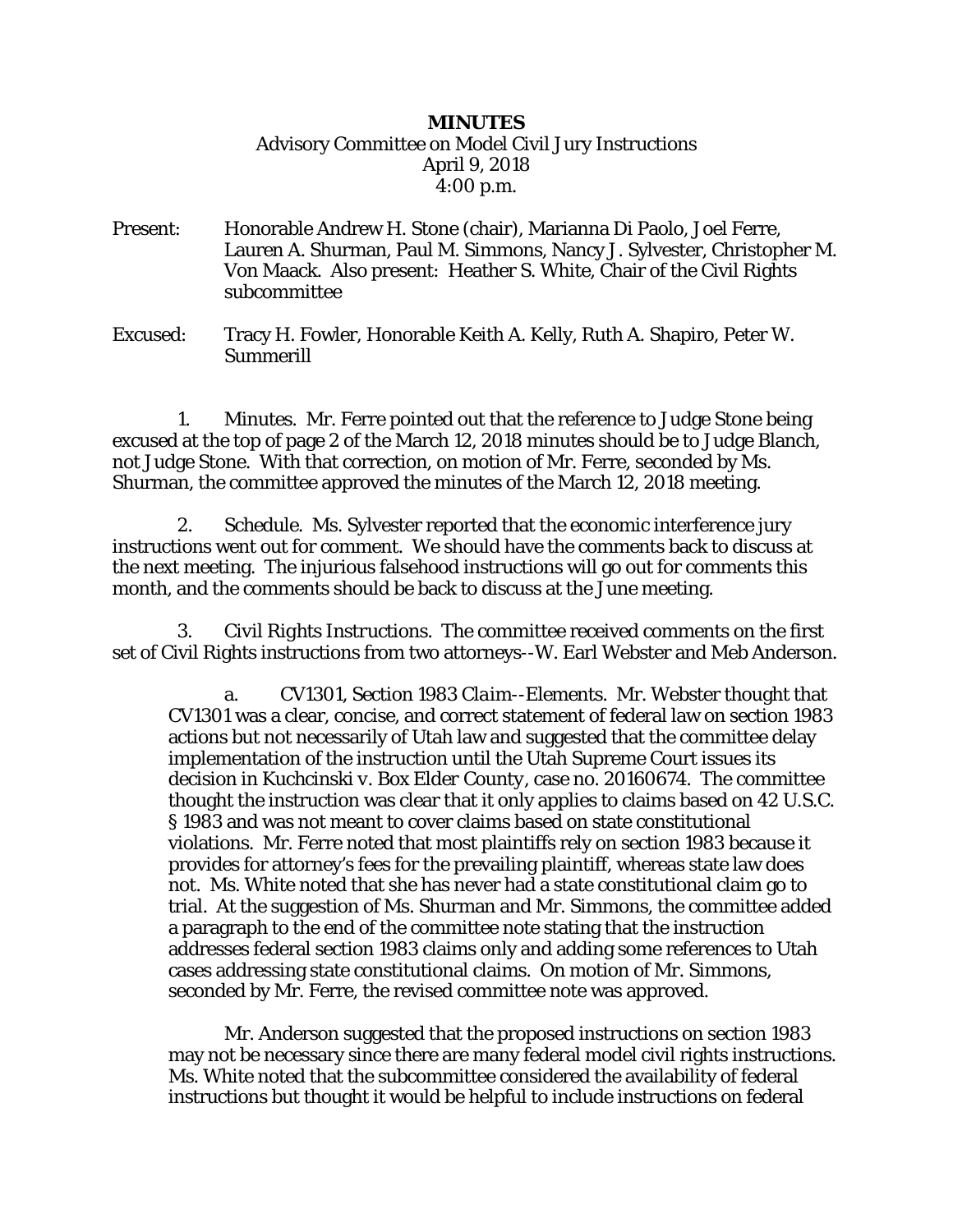**Minutes** April 9, 2018 Page 2

> civil rights claims in the model Utah instructions because the federal instructions were not as clear and concise. She noted that the federal district court in Utah has used the MUJI instructions.

> Mr. Anderson also thought that CV1301 should use the terms "state actor" and "acting under color of state law," the terms federal case law uses. He noted that "state actor" is a term of art in civil rights cases and can be broader than "state employee," which might be construed as an employee of the State of Utah and not merely any governmental actor. Mr. Anderson also noted that it is generally not disputed at trial that a defendant was a "state actor" and was acting "under color of state law," but thought keeping the traditional federal terms could avoid problems where those elements are disputed. Ms. White noted that the subcommittee and committee had avoided the term "state actor" on purpose to try to make the instruction more understandable to a lay audience. The committee decided to do away with the term "state employee," however, for the reasons Mr. Anderson raised. Ms. White suggested saying "government [employee] [official]," since a state actor may not necessarily be an employee of the government, but could be, for example, a city councilperson. Mr. Ferre suggested using "state actor" but then defining it in a separate instruction. Dr. Di Paolo suggested saying, "state actor, that is, someone acting on behalf of the government." Ms. Sylvester suggested adding, "I have determined that [name of defendant] was a state actor" or whatever other term the committee decided to use. The committee eventually decided to avoid the term "state actor" or any of its synonyms altogether and changed the first element to read: "First, that [name of defendant] had authority to act on behalf of the government."

> Dr. Di Paolo asked what the difference between the first and second elements was. The committee explained that the person whose conduct gave rise to the claim must have actually had authority to act on behalf of the government, but the person may have been acting outside the scope of his authority; as long as he was purporting to act in his official capacity, the governmental unit can still be liable. Ms. White suggested that the first element could be omitted because it is generally decided as a matter of law before the case goes to the jury. But Dr. Di Paolo thought that it would be helpful for the jury to understand the difference between the two elements.

> Dr. Di Paolo and Judge Stone questioned the phrase "pretending to act" in the second element. Dr. Di Paolo thought that a lay person would not draw any distinction between "purporting to act" and "pretending to act" and thought that "pretending to act" was the more common term and would suffice. Others thought that "pretending to act" implied an element of intent or deception that was not required and preferred "purporting to act," which they thought included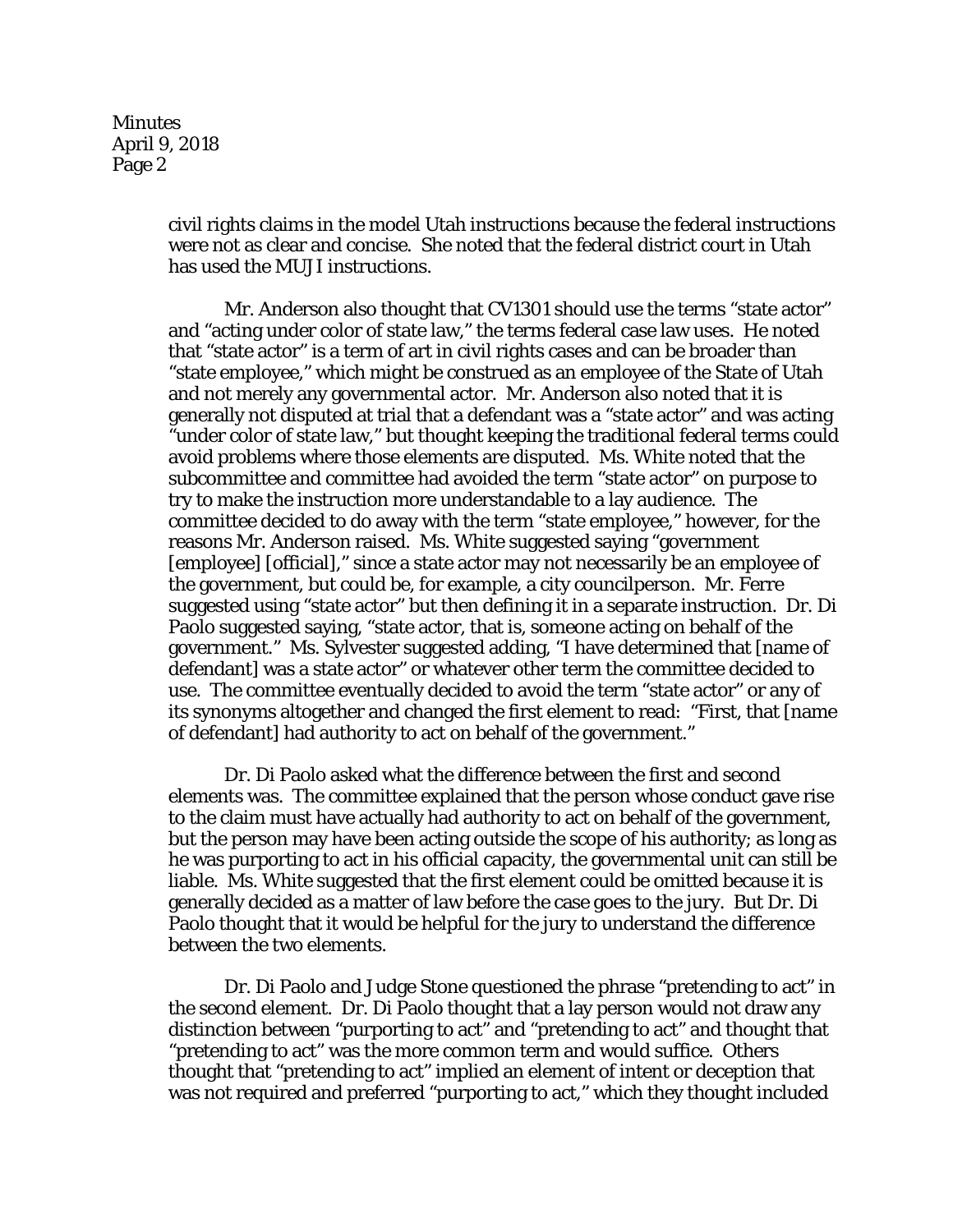**Minutes** April 9, 2018 Page 3

> "pretending to act" but was broader. "Purporting to act in performance of official duties," for example, would cover a police officer who uses excessive force, whereas "pretending to act" may not. Dr. Di Paolo did not think that "purporting" was sufficiently clear for a lay juror. The committee searched the case law and found support for the use of "pretending" in cases from the Fifth and Ninth Circuits. The committee decided to revise the second element to read: "Second, was acting, purporting to act, or pretending to act in performance of [his/her] official duties."

Ms. White thought that the references for the instruction should come from U.S. Supreme Court or Tenth Circuit decisions. She and Ms. Sylvester will try to find controlling authority for the use of "pretending" and add it to the references.

b. *CV1303, Warrantless Arrest.* At Mr. Anderson's suggestion, on motion of Mr. Simmons, seconded by Mr. Ferre, the committee struck "a" before "probable cause" in the last line of the first paragraph.

c. *CV1308, Excessive Force--Introductory Instruction.* Mr. Anderson objected to the omission of the term "objectively" from the reasonableness standard. Dr. Di Paolo thought that lay jurors would ignore the term "objectively" and would not understand how objective reasonableness was any different from reasonableness.

Mr. Ferre was excused. The committee no longer had a quorum but continued to discuss the instructions.

The committee thought that CV1308 and CV1309, read together, adequately explained the "objectively reasonable" standard, without using the term "objectively reasonable." The committee felt that adding "objectively" was an unnecessary legalism. Mr. Von Maack noted that CV1308 talks about "unreasonable" and "reasonable" force, but the title of the instruction is "Excessive Force," and CV1309 defines the "test of reasonableness," not "reasonable." Ms. Sylvester added "Unreasonable or" to the titles of CV1308 and CV1309. At Mr. Simmons's suggestion, the committee added a sentence to the end of the first paragraph of CV1308 that reads, "Excessive force is unreasonable force." At Judge Stone's suggestion, the committee also added a sentence to the end of the second paragraph: "I will explain what force is reasonable in another instruction." At Dr. Di Paolo's suggestion, the committee added a committee note that says: "*Graham v. Connor,* 490 U.S. 386 (1989), confirms objective reasonableness as the standard by which an officer's use of force is measured.